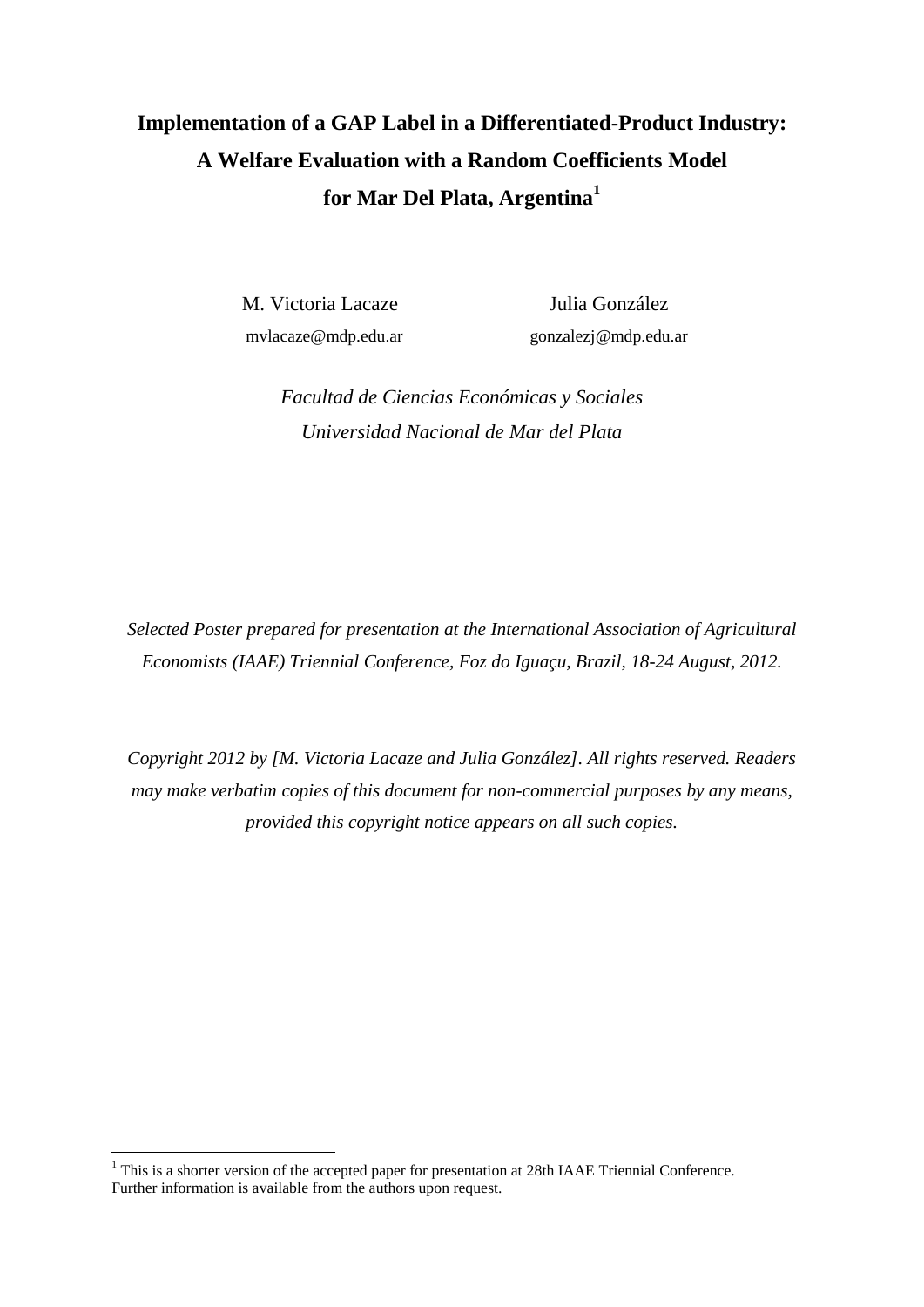## *I. Introduction*

In the last decades food safety and food quality concerns have increased worldwide among consumers, which have encouraged the accomplishment of certain quality standards. For example, in the Argentinean processed potato industry some transnational companies have demanded producers to implement Good Agricultural Practices (GAP) protocols. These kind of sustainable practices allow to obtain food products that possess a new attribute, the quality certification, which at present is not identified in their packages, at least when sold in Argentinean domestic markets. However, the potato industry firms could extract more consumer surplus by correctly signaling the GAP attribute through a labeling strategy that makes visible this credence characteristic (Nelson, 1970).

According the Food and Agricultural Organization of the United Nations, GAP refers to practices that address environmental, economic and social sustainability for on-farm processes, and result in safe and quality food and non-food agricultural products (FAO, 2003). One approach to overcome some of these sustainable challenges is Integrated Production and Pest Management (IPPM), a system developed to decrease the net chemical pesticide inputs to agriculture (Bruhn *et al.*, 1992). In 2006, an agronomical national project was launched by the *Instituto Nacional de Tecnología Agropecuaria* in order to encourage the adoption of IPPM. One critical task for the fulfillment of the project is consumers' recognition of and WTP for IPPM fresh potatoes.

The effects of the introduction of a new FFP product, like a GAP-labeled processed potato, can be analyzed with the Random Coefficients Discrete Choice Model (RCDCM) of demand (Berry, 1994; Berry *et al*., 1995) which has gained importance when studying market power, changes in market structure, and the introduction of new goods in differentiated-product markets. The main difference between previous contributions and this one is that we evaluate the introduction of a new product with an attribute that has not been supplied in the market before, namely the GAP label. Therefore, the influence of this attribute on the utility function requires the use of an auxiliary dataset.

#### *II. Objective*

The objective of this paper is to evaluate the effect on market shares and consumer surplus of the introduction of a GAP-labeled product in the FFP market. To achieve this goal, we estimate a RCDCM of household demand in Mar del Plata, Argentina, using a scanner data panel and demographic information. Finally, we evaluate a hypothetical scenario in which a GAP-labeled FFP is available.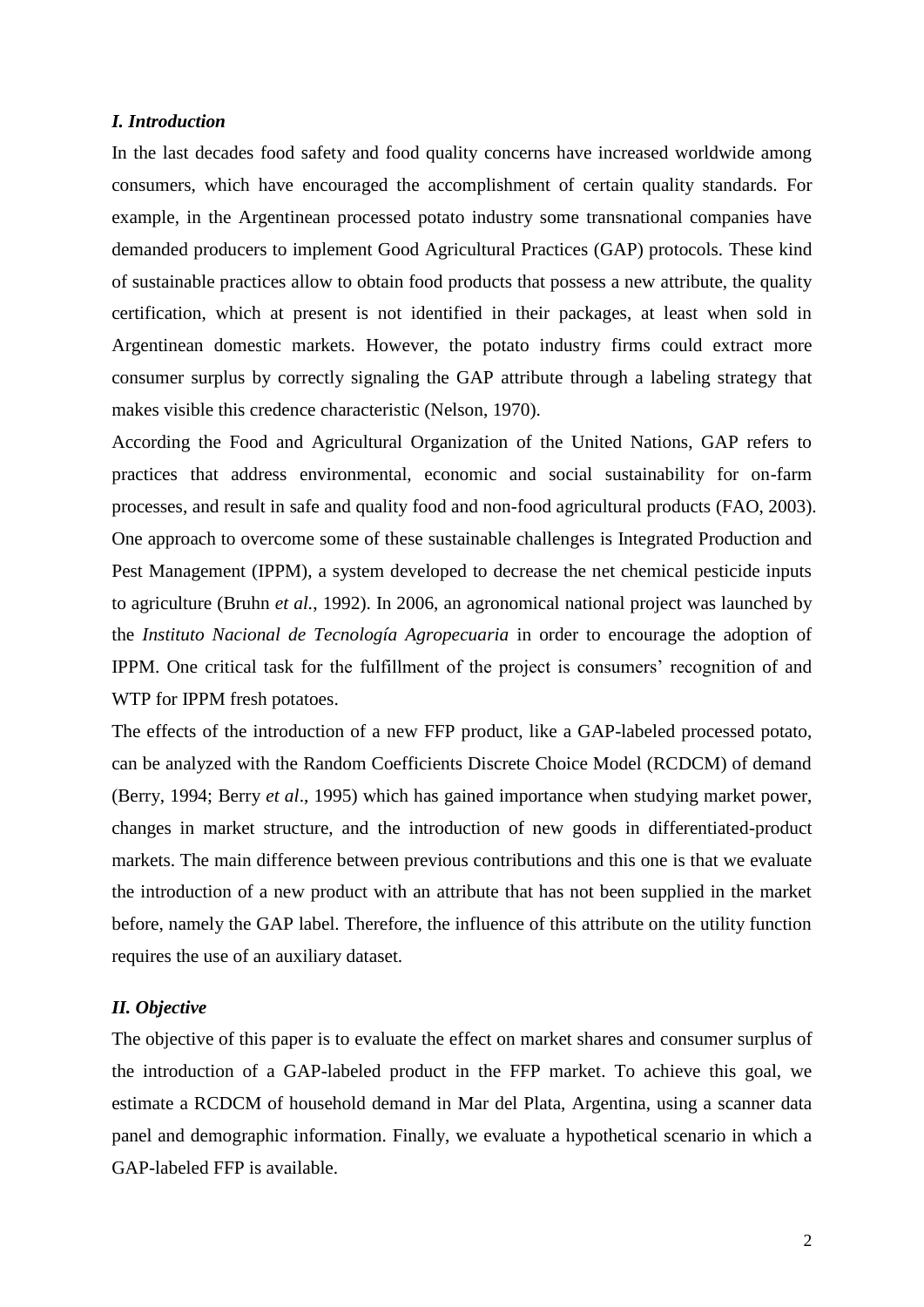#### *III. Methodology and Data*

#### *i. RCDC Model*

The theoretical framework, the RCDCM of demand, allows identifying individual coefficients of the attributes in the following utility function:

(1) 
$$
u_{ijt} = x_j \beta_i^* - \alpha_i^* p_{jt} + \xi_j + \Delta \xi_{jt} + \varepsilon_{ijt}
$$

where  $x_j$  contains the observable product characteristics,  $p_{jt}$  is the price of product *j* in market *t*,  $\xi_i$  is the mean valuation of the unobserved product characteristics,  $\Delta \xi_{it}$  is a market specific deviation from this mean, and  $\varepsilon_{i j t}$  is a mean-zero stochastic term distributed i.i.d. with Type I extreme-value distribution. Finally,  $(\alpha_i^*, \beta_i^*)$  are individual-specific coefficients, which depend on consumers' characteristics (Nevo, 2001).

To evaluate the changes in consumer welfare we use the individual compensating variation,  $CV_i$ , which does not have an analytical solution here because  $\alpha_i^*$  is a function of income. Then, it has to be computed iteratively, and is equal to  $-\Delta y_i$ , where  $\Delta y_i$  solves

$$
(2) \t\t\t u_i(y_i, p) = u_i^*(y_i + \Delta y_i, p)
$$

where  $y_i$  is the income of individual *i* and p is the vector of prices in the initial situation.<sup>2</sup> The left-hand side of (2) is the utility of individual *i* before the introduction of the new product. Unlike  $u_i(\cdot)$ ,  $u_i^*(\cdot)$  includes the effect of the GAP label on utility. The mean compensating variation in the population (N) is given by

(3) 
$$
CV = N \int CV_i dP_D^*(D) dP_v^*(v)
$$

## *ii. Data*

1

The scanner database was provided by a traditional supermarket chain in Mar del Plata, $3$ Supermercados Toledo S. A., and consists of the value of monthly sales and the quantity sold for each product in each of the 23 branches, from July 2005 to December 2009. The sales data cover 18 FFP products supplied by three firms (McCain, Alimentos Modernos, and Granja del Sol) through four brands (McCain, FarmFrites, Granja del Sol, and RapiPap). They are classified in six segments or varieties (bastón<sup>4</sup>, golden longs, noisette, rondelles, smiles, and croquettes) and offered in several container sizes. Nutritional information about

<sup>&</sup>lt;sup>2</sup> The compensating variation is computed assuming that prices remain constant after the introduction of the new product.

<sup>3</sup> Mar del Plata is the second largest city of Buenos Aires Province, the seventh of the country (with 600,000 inhabitants), and the main urban center of the major potato production area of Argentina -located in the southeast Province of Buenos Aires-.

<sup>&</sup>lt;sup>4</sup> "Bastón" is the name for straight-cut fries in some Latin American countries.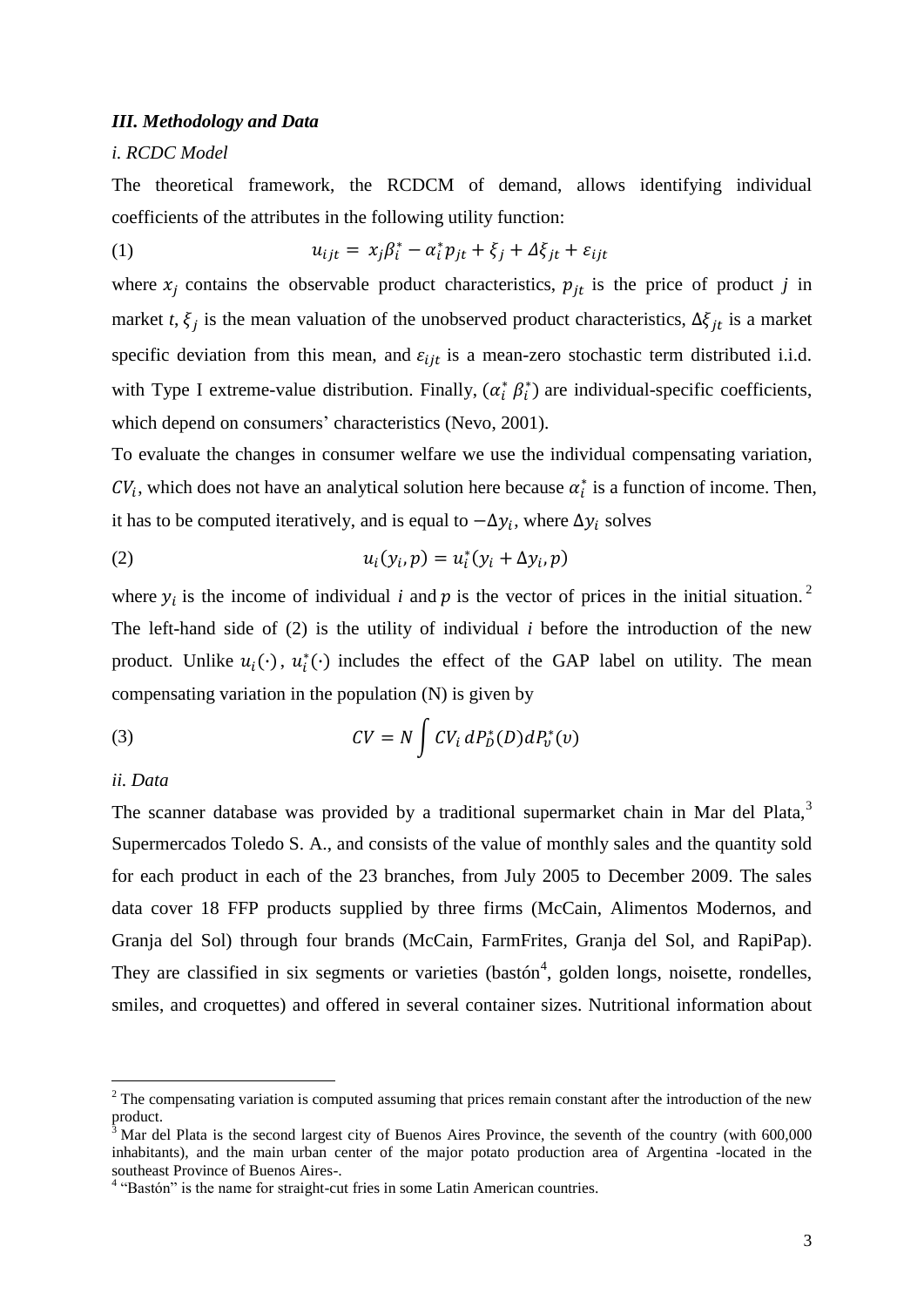calories, fat, fiber, and sodium was collected from nutrition facts labels. Unit value per serving was used as a proxy for price.

Information on the distribution of household demographics was obtained by sampling cases from the *Encuesta Permanente de Hogares* (EPH), which is carried out by the *Instituto Nacional de Estadísticas y Censos* (INDEC). The socioeconomic variables of interest are per capita income and average age. Since the EPH does not provide the geographical location of surveyed households, a market was defined as an income-month combination. Data were structured in 270 markets and 2,145 observations.

A preliminary descriptive analysis shows that bastón is the most popular variety followed by noisette, despite its relatively high price. On the other hand, croquettes and rondelles are the segments with the least market shares. For all varieties and brands, consumers of high income-level face higher prices than consumers of low income-level for any product variety.

#### *iii. Estimation and identifying assumptions*

The key point of the estimation is to exploit a population moment condition that is a product of instrumental variables and a structural error term -defined as  $\Delta \xi_{it}$ - to form a nonlinear GMM estimator. The identifying assumption is that, controlling for product-specific means and demographics, income-level-specific valuations are independent across income levels, but are allowed to be correlated within an income level (Nevo, 2001; Hausman, 1994). Given this assumption, the prices of the product in other income levels and months are valid IV's. Product- and time- dummy variables are included in RCDCM estimation.

## *iv. Counterfactual simulation: the nitty-gritty*

When dealing with a product that possesses an attribute not yet available in the market, its influence on the utility function cannot be recovered with sales data. The utility function for the hypothetical situation,  $u_i^*(\cdot)$ , results from adding a term to the original function which indicates if the product is labeled as produced following GAP protocols:

$$
u_{ijt}^* = x_j \beta_i^* - \alpha_i^* p_{jt} + \gamma_i^* GAP_j + \xi_j + \Delta \xi_{jt} + \varepsilon_{ijt}
$$

If we knew the stated WTP of consumers for the GAP attribute, we could calculate the GAP coefficient  $\gamma_i^*$  as follows:

(4) 
$$
WTP_i^* = -\frac{\gamma_i^*}{\alpha_i^*} \Rightarrow \gamma_i^* = -\alpha_i^* \times WTP_i^*
$$

The first equality in (4) is a well-known result in the literature (Gil *et al*., 2000; Loureiro & Umberger, 2001).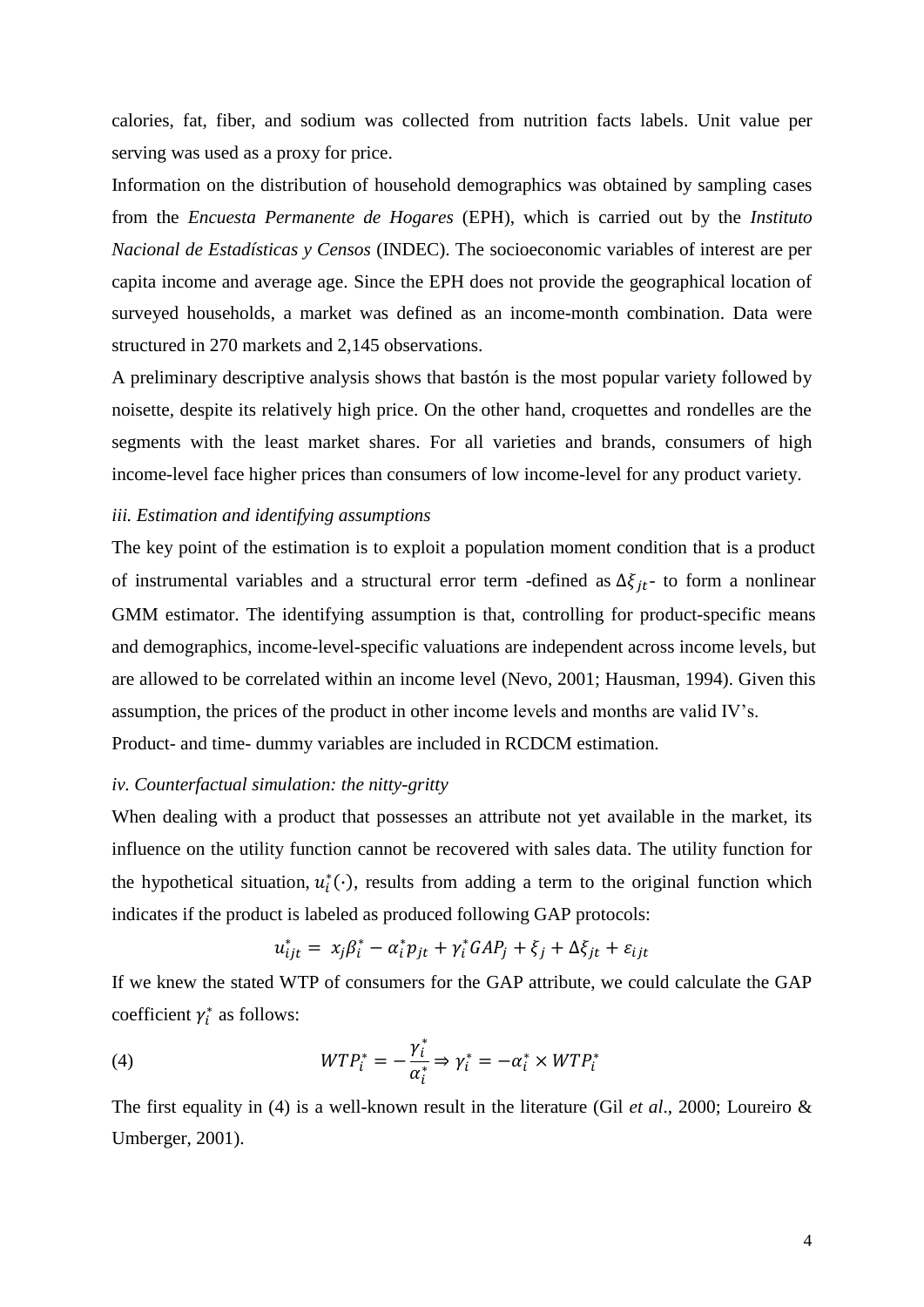A measure of the WTP for a GAP-labeled FFP was assessed by employing auxiliary information about consumers' WTP for IPPM potatoes. 5 Since both IPPM and GAP production schemes are closely related, consumers would be willing to pay a very similar amount for both kinds of fresh potatoes. Then, WTP for GAP-labeled FFP is derived from WTP for GAP fresh potatoes in two possible scenarios, each of them postulating different WTP behavior for two consumers' profiles (Table 1).

*Table 1. Consumers' WTP for GAP-labeled FFP in each counterfactual scenario*

| Counterfactual scenario     | Consumers of FFP                      | Not consumers of FFP                  |
|-----------------------------|---------------------------------------|---------------------------------------|
| Scel: Optimistic situation  | Same WTP as for fresh<br>GAP potatoes | Half WTP as for fresh<br>GAP potatoes |
| Sce2: Pessimistic situation | Half WTP as for fresh<br>GAP potatoes | Zero WTP                              |

*Note*: WTP are expressed as price premiums (in percentage terms).

Once we obtained individual WTP for GAP-labeled FFP, we modeled it as a function of the demographic characteristics of the surveyed consumers. We perform the simulation in the high income-December 2009 market assuming that bastón FarmFrites sold in packages of 700 gr. is the GAP-labeled product.

# *IV. Results*

<u>.</u>

# *i. Utility function coefficients*<sup>6</sup>

The estimates of the mean parameters of the utility function indicate that, on average, consumers' utility increases as the FFP content of fiber and calories increase, and as the content of fat decreases. McCain products were revealed as the least valued FFP. If compared with the base group (golden longs, rondelles, and croquettes), the valuation of bastón is negative, and the valuation of noisette is positive. The sign of the mean price coefficient is negative as expected. Finally, content, sodium, and smiles coefficients are statistically insignificant (though of the expected sign).

Estimates of heterogeneity around these means reveal that individuals are more sensitive to the negative effect of fat and sodium as are wealthier consumers, and are also more sensitive to the positive effect of fiber. Coefficients on the interaction of price with demographics are statistically significant, and indicate that younger and lower-income consumers tend to be more price-sensitive.

<sup>&</sup>lt;sup>5</sup> This 500-household survey was conducted in Mar del Plata, June 2009, by the Grupo de Economía Agraria, Facultad de Ciencias Económicas y Sociales, Universidad Nacional de Mar del Plata (Rodríguez *et al*., 2010).

 $6$  The software packages used to obtain the results are Stata 11.2 and MATLAB 7.0.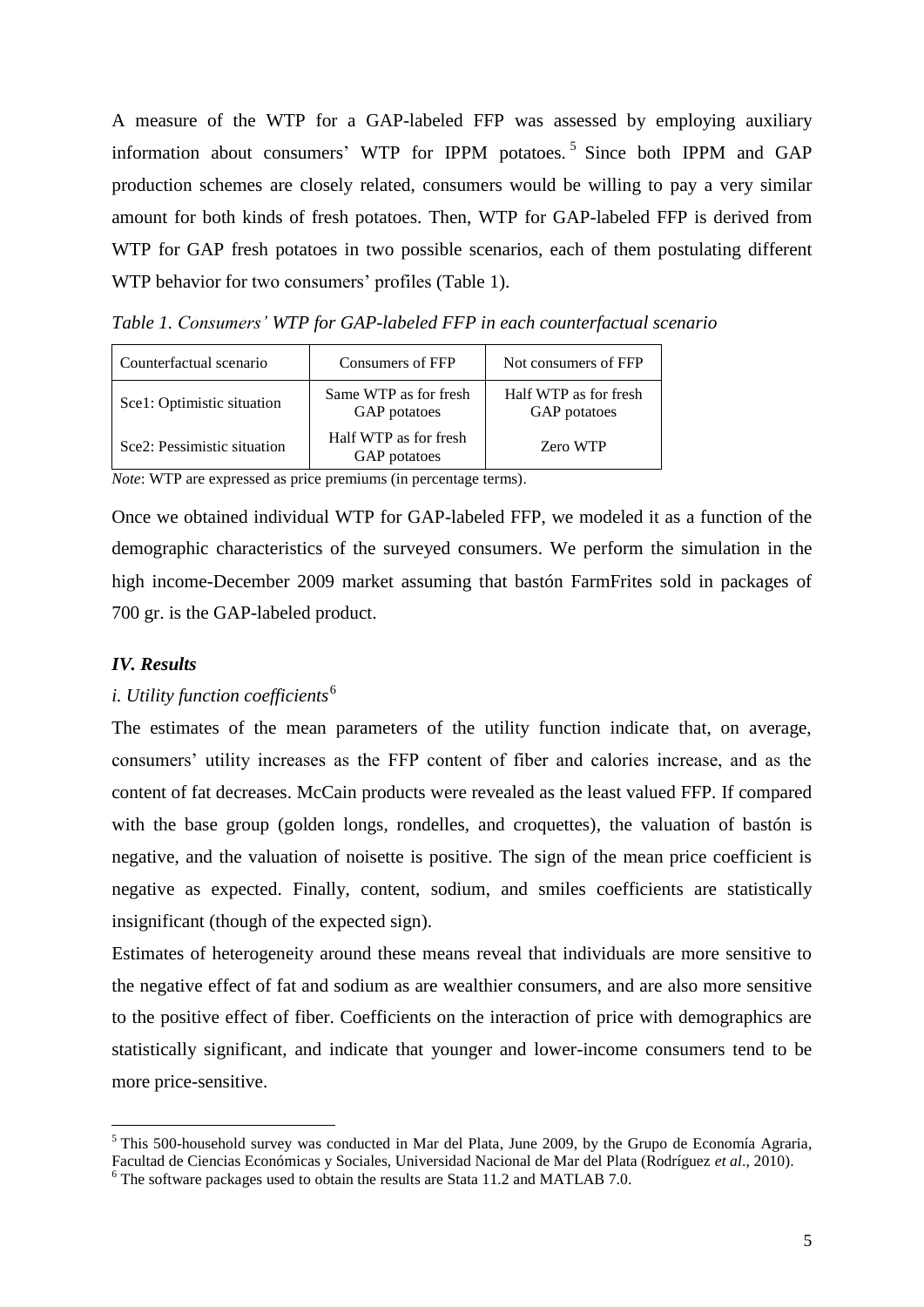#### *ii. Counterfactual introduction of a new product: a GAP-labeled FFP*

With the addition of a GAP label, bastón FarmFrites in packages of 700 gr. would improve its market share and sales in both scenarios, although in a lesser extent in the pessimistic one. The market share of the remaining FFP would decrease, even for the other FarmFrites products, and mainly among other bastón FFP. However, the total sales of FarmFrites would rise (Table 2). To evaluate the importance of the introduction of the new product, we computed the compensating variation  $CV_i$ . Table 3 shows the monthly change in consumer welfare implied by each hypothetical scenario. In Sce1, the introduction of the GAP-labeled FFP would cause an increase in the welfare of the consumers of Mar del Plata of \$17,810 a month. In Sce2, the monthly improvement in consumer surplus would only rise to \$472.

| Frozen Fried Potatoes (FFP)       | Initial situation |              | Sce1    |              | Sce <sub>2</sub> |         |
|-----------------------------------|-------------------|--------------|---------|--------------|------------------|---------|
|                                   | Share             | <b>Sales</b> | Share   | <b>Sales</b> | Share            | Sales   |
| McCain noisette 500 gr.           | 0.00480           | 0.00766      | 0.00465 | 0.00742      | 0.00480          | 0.00766 |
| McCain smiles 600 gr.             | 0.00133           | 0.00173      | 0.00128 | 0.00167      | 0.00131          | 0.00171 |
| FarmFrites bastón 700 gr.         | 0.00066           | 0.00063      | 0.00097 | 0.00093      | 0.00072          | 0.00069 |
| FarmFrites bastón 1000 gr.        | 0.00129           | 0.00108      | 0.00115 | 0.00097      | 0.00127          | 0.00106 |
| FarmFrites noisette 450 gr.       | 0.00133           | 0.00192      | 0.00125 | 0.00181      | 0.00130          | 0.00188 |
| FarmFrites noisette 1000 gr.      | 0.00127           | 0.00151      | 0.00126 | 0.00149      | 0.00126          | 0.00150 |
| RapiPap bastón 700 gr.            | 0.00072           | 0.00068      | 0.00070 | 0.00066      | 0.00072          | 0.00068 |
| Granja del Sol croquettes 300 gr. | 0.00031           | 0.00085      | 0.00030 | 0.00082      | 0.00031          | 0.00085 |
| Outside good                      | 0.98830           |              | 0.98844 |              | 0.98830          |         |

*Table 2. Changes in market shares and sales after the introduction of a GAP-labeled FFP*

*Notes*: The table reports FFP available for high income-December 2009 market. Sales (in Argentine Pesos) are calculated as the product of price and market share.

*Table 3. Monthly change in consumer welfare due to the introduction of a GAP-labeled FFP*

| Counterfactual scenario     | Average $CV_i$ | Total CV   |
|-----------------------------|----------------|------------|
| Scel: Optimistic situation  | 0.02968375     | 17,810.251 |
| Sce2: Pessimistic situation | 0.00082131     | 472.784    |

*Note*: Welfare changes are expressed in Argentine Pesos.

In order to analyze the heterogeneous impact of the counterfactual simulation on consumers' welfare, Figure 1 shows the relationship between the individual compensating variation and demographic characteristics. In general, the older the individual, the greater the individual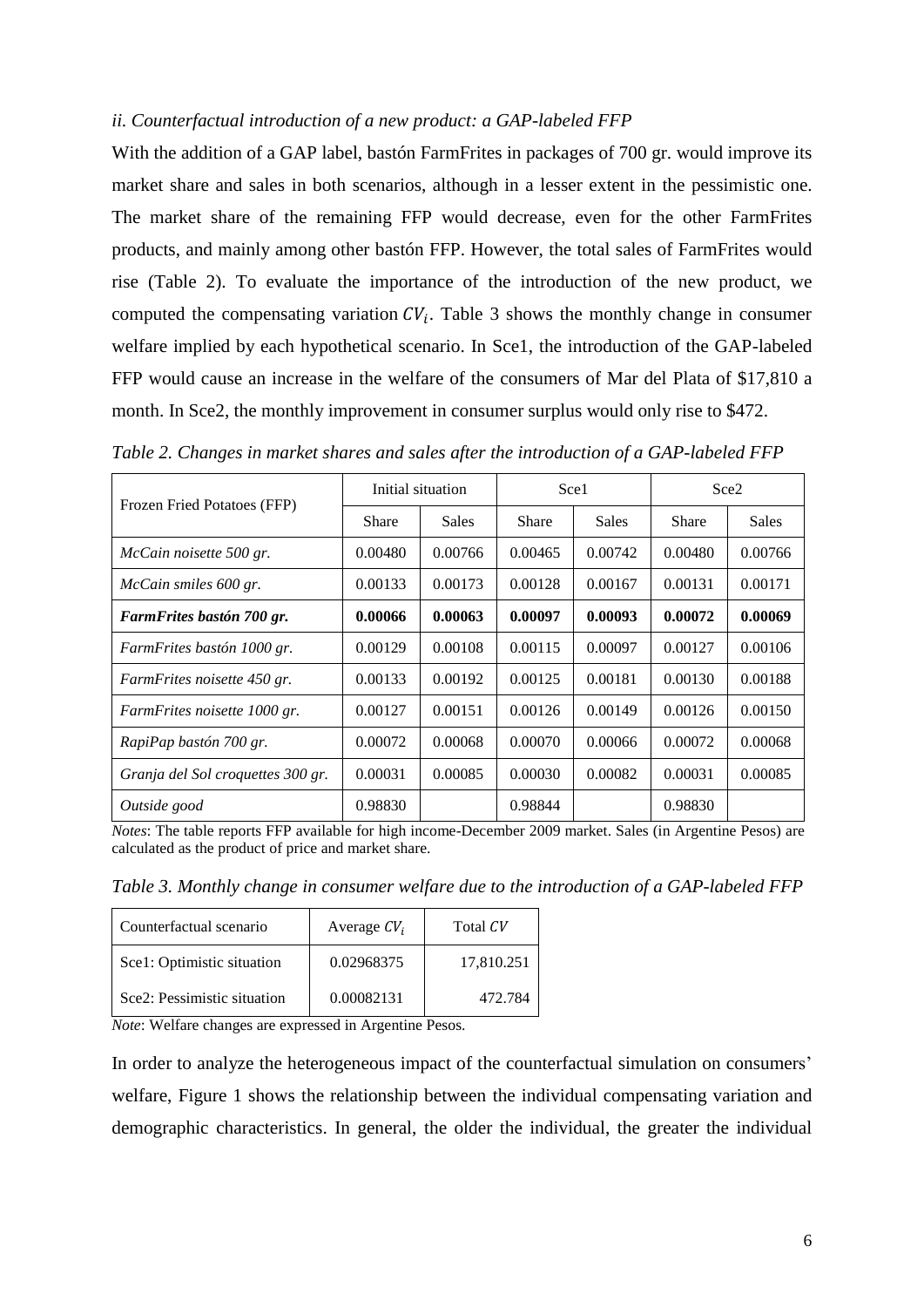welfare change due to the hypothetical introduction of the GAP-labeled product. The relationship between  $CV_i$  and income seems to be direct too, but is less conclusive.



*Figure 1. Welfare change and demographic variables*

Later, we compute how much the price of the GAP-labeled product could raise maintaining constant the initial level of welfare, assuming other prices constant. In Sce1, the GAP-labeled FFP price would reach a value of \$1.256 per serving, while in Sce2 this maximum price is only \$0.999 per serving. Considering the initial non-label price of \$0.961, these results imply that the highest price increase that could be charged to the labeled product would be \$0.295 for Sce1 and \$0.039 for Sce2, if it is not to reduce initial consumer welfare.

We also calculate the maximum increase in marginal cost that FarmFrites would be able to afford if farmers charge higher prices for fresh potatoes obtained by following GAP protocols. Assuming that the marginal cost of the other products remains constant, the highest affordable marginal cost of the GAP-labeled FFP accounts for \$0.958 and \$0.877 for Sce1 and Sce2, respectively. Considering a non-GAP cost of \$0.809, the maximum increase in costs for FarmFrites to make a profitable use of fresh GAP-potatoes would be \$0.151 per serving in Sce1. Analogously, the increase of costs should not exceed \$0.077 per serving in Sce2.